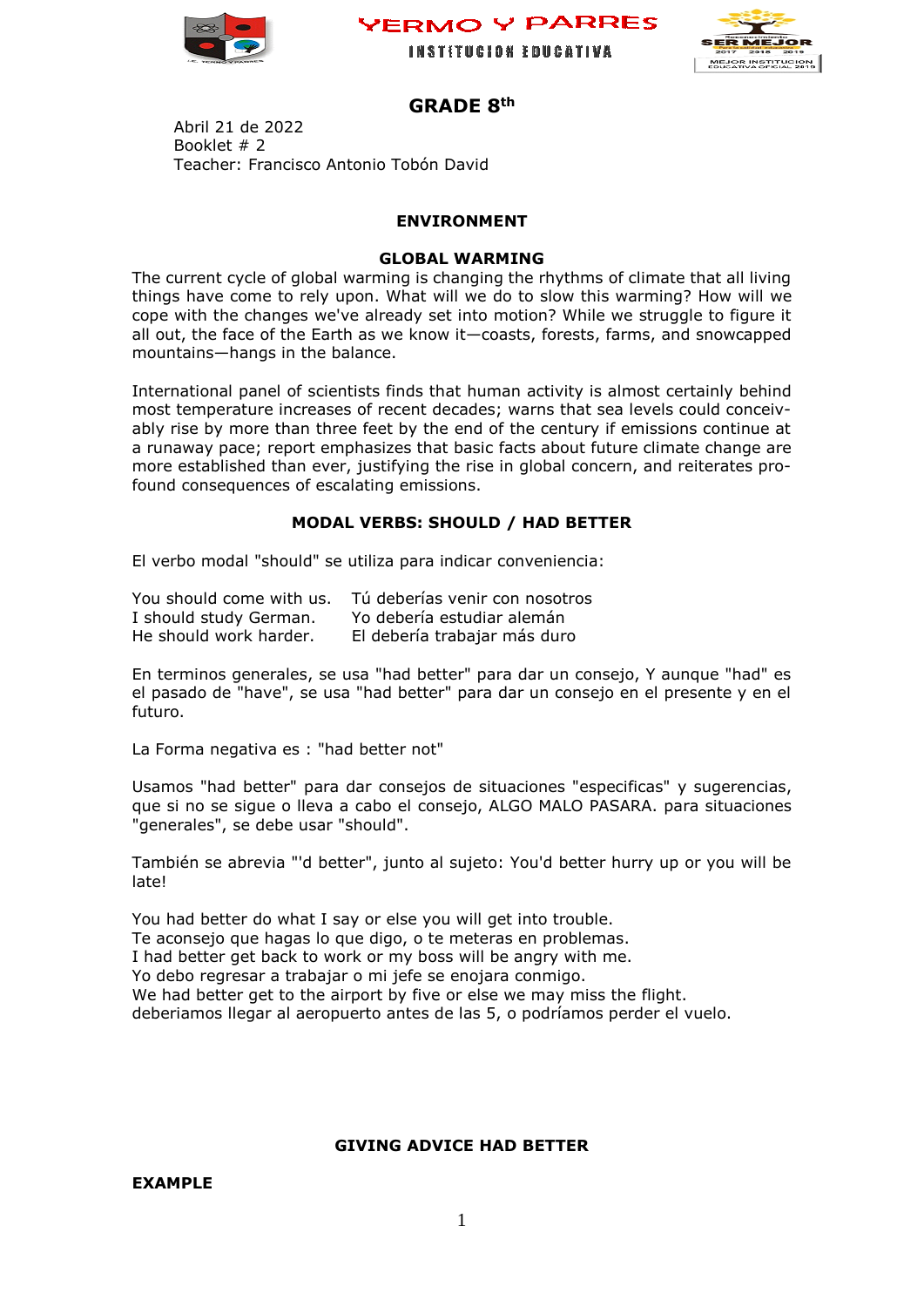





# **GRADE 8th**

Abril 21 de 2022 Booklet # 2 Teacher: Francisco Antonio Tobón David

Affirmative sentences: A: We don't have enough bread for tomorrow. B: We'd better go to the store today.

I have an important test tomorrow. Joe has a knife. Andrea lost her driver's license. I have a job interview at 8:00. Mary has much money in the bank. I can't find my credit card.

### **GIVING ADVISE SHOULD**

I'm hungry. I have a toothache. I left my sunglasses at a restaurant yesterday. I have a headache. I bought a pair of pants that don't fit. They're too long. Someone stole my bicycle. My clothes are dirty I'm going to be late I'm tired today.

Organizer las siguientes oraciones con HAD BETTER.

### 1. better stop smoking. had She

- 2. warn better had them. You
- 3. or leave our catch we early better train. We won't had
- 4. you want pass better to had your work You if exam. more
- 5. She had for the doctor. send better
- 6. better to had listen her. He
- 7. carefully. better You had drive more
- 8. better had the tell He truth.
- 9. Laurent holidays. had from come back better
- 10. take better Bridget had nap. A

## **MUST / HAVE TO**

"Must" se utiliza con el tiempo presente y futuro "Have to" con pasado, presente y futuro

"Must": el emisor impone una obligación.

"Have to": el emisor no impone ninguna obligación, se limita a comunicar una obligación que existe.

(Teacher) You must do your homework (El profesor impone el deber de hacer los deberes)

(Student) I have to do my homework (el estudiante se limita a comunicar una obligación que le ha sido impuesta)

You must stop making noises (El profesor ordena a sus alumnos)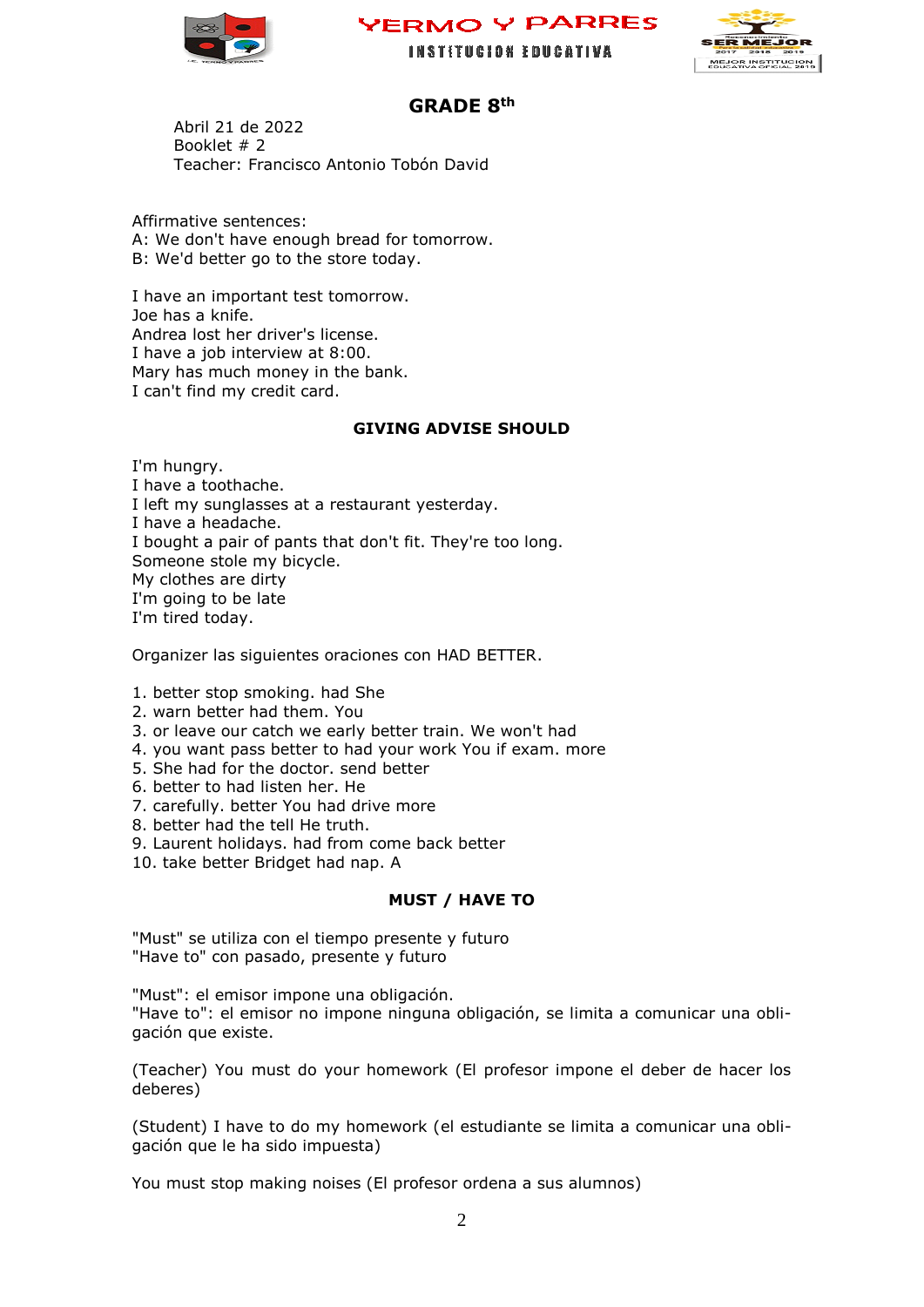





# **GRADE 8th**

Abril 21 de 2022 Booklet # 2 Teacher: Francisco Antonio Tobón David

You have to stop smoking (La mujer le recuerda a su marido una obligación que le ha impuesto el medico)

"Mustn't": no se debe hacer algo "Don't have to": no es necesario hacer algo

You mustn't go to that meeting (no debes ir ya que no has sido invitado)

You don't have to go to that meeting (no es necesario que vaya; no se va a tratar nada interesante)

Llena el espacio en blanco con MUST or MUSTN'T

- 1. You \_\_\_\_\_\_\_\_\_\_ light fires in the forests.
- 2. You do your homework
- 3. You \_\_\_\_\_\_\_\_\_\_ wash your face every morning.
- 4. You \_\_\_\_\_\_\_\_\_\_ drink cold water.
- 5. You \_\_\_\_\_\_\_\_\_\_ watch TV a lot.
- 6. You \_\_\_\_\_\_\_\_\_\_ eat in class.
- 7. You \_\_\_\_\_\_\_\_\_\_\_\_ be late for class.
- 8. You \_\_\_\_\_\_\_\_\_\_\_\_ listen to your teacher.
- 9. You \_\_\_\_\_\_\_\_\_\_\_\_\_ give place to old people.
- 10. You \_\_\_\_\_\_\_\_\_\_ be polite.
- 11. You \_\_\_\_\_\_\_\_\_\_\_\_\_ fasten your seat belt.
- 12. You \_\_\_\_\_\_\_\_\_\_\_\_\_ take notes during the lessons.
- 13. You speak loudly in hospitals.

Put in have to or has to into the gaps.

- 1. They \_\_\_\_\_\_\_\_\_\_ write a test.
- 2. She \_\_\_\_\_\_\_\_\_\_ clean her desk.
- 3. Ken and Liz \_\_\_\_\_\_\_\_\_\_ learn English words.
- 4. Andy \_\_\_\_\_\_\_\_\_\_ help his brother.
- 5. We \_\_\_\_\_\_\_\_\_\_\_\_ do our homework.
- 6. He \_\_\_\_\_\_\_\_\_\_\_\_ write with a pencil.
- 7. I  $\frac{1}{\sqrt{1-\frac{1}{\sqrt{1-\frac{1}{\sqrt{1-\frac{1}{\sqrt{1-\frac{1}{\sqrt{1-\frac{1}{\sqrt{1-\frac{1}{\sqrt{1-\frac{1}{\sqrt{1-\frac{1}{\sqrt{1-\frac{1}{\sqrt{1-\frac{1}{\sqrt{1-\frac{1}{\sqrt{1-\frac{1}{\sqrt{1-\frac{1}{\sqrt{1-\frac{1}{\sqrt{1-\frac{1}{\sqrt{1-\frac{1}{\sqrt{1-\frac{1}{\sqrt{1-\frac{1}{\sqrt{1-\frac{1}{\sqrt{1-\frac{1}{\sqrt{1-\frac{1}{\sqrt{1-\frac{1}{\sqrt{1-\frac{1}{\sqrt{$
- 8. You \_\_\_\_\_\_\_\_\_\_ take photos.
- 9. Victoria \_\_\_\_\_\_\_\_\_\_ read the newspaper.
- 10. The teacher \_\_\_\_\_\_\_\_\_\_\_ send a text message.

## **CAN AND CAN'T**

CAN significa poder, ser capaz de, saber (tener capacidad física o conocimiento suficiente para hacer algo). Se utiliza tanto para el afirmativo como para el interrogativo y SIN auxiliares:

He CAN play tennis Puede jugar tenis; Es capaz de jugar tenis; Sabe jugar tenis.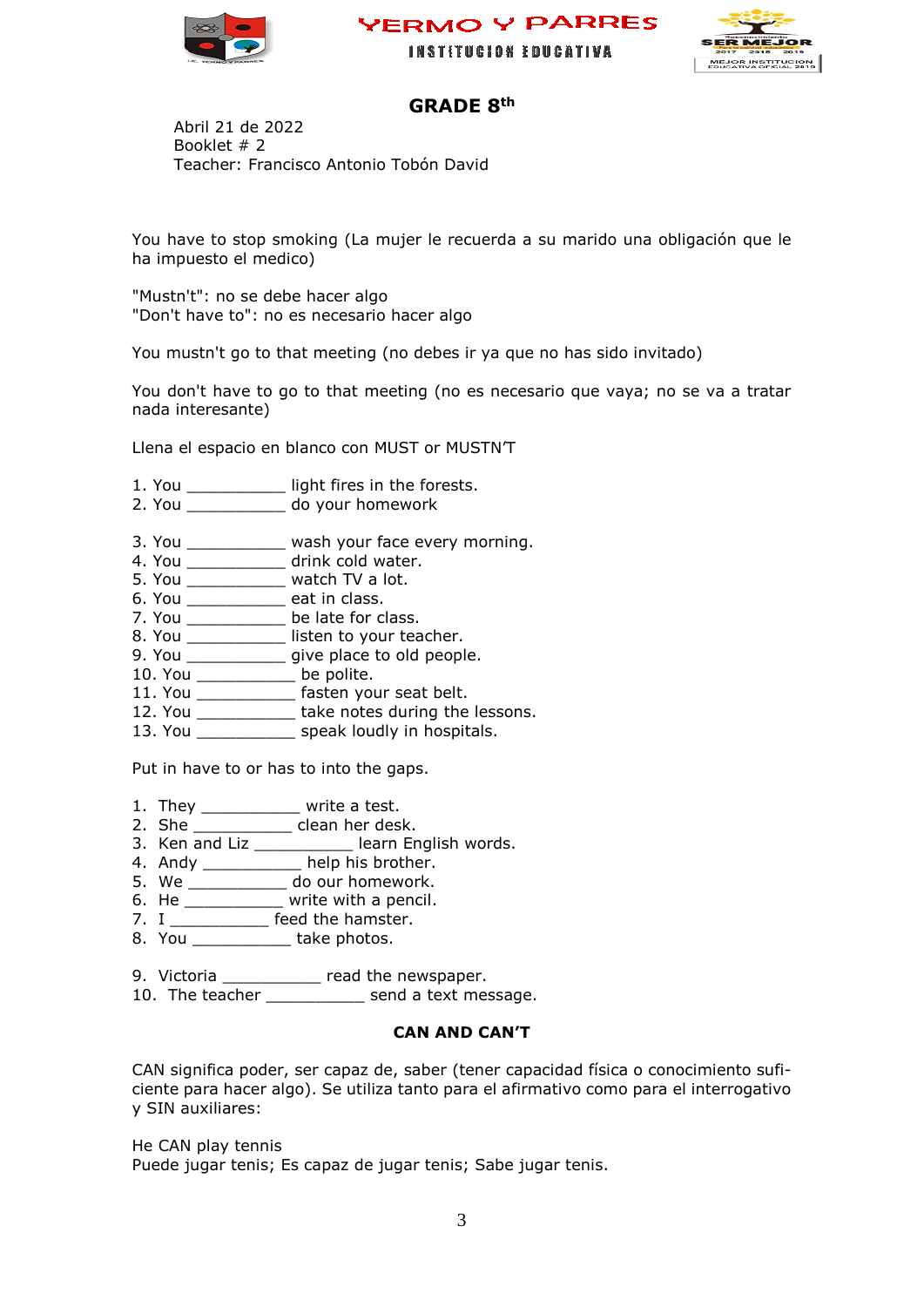





# **GRADE 8th**

Abril 21 de 2022 Booklet # 2 Teacher: Francisco Antonio Tobón David

CAN he play tennis? ¿Puede jugar tenis?; ¿Es capaz de jugar tenis?; ¿Sabe jugar tenis?.

CAN'T es la forma contracta o reducida de CANNOT (nunca se escribe separado): He CAN'T play tennis  $=$  He CANNOT play tennis No puede jugar tenis; No es capaz de jugar tenis; No sabe jugar tenis.

COLOQUIALMENTE, SON MUY UTILIZADAS LAS FORMAS CORTAS:

Yes, she CAN = Sí, puede hacerlo; Sí, es capaz de hacerlo; Sí, sabe hacerlo) No, she CAN'T = No, no puede hacerlo; No, no es capaz de hacerlo; No, no sabe hacerlo.

Mira los dibujos y le das la mejor respuesta.

1. Can he swim? 2. Can he play soccer? 3. Can she draw?







4. Can he walk? 5. Can he drive a bus? 6. Can he see?









7. Can she sing? 8. Can they cook?

Realiza preguntas y le das respuestas afirmativas y negativas largas y cortas. Click on the underlined words/phrases.

- 1. can the trumpet she play?
- 2. e-mails write can they?
- 3. TV watch can I?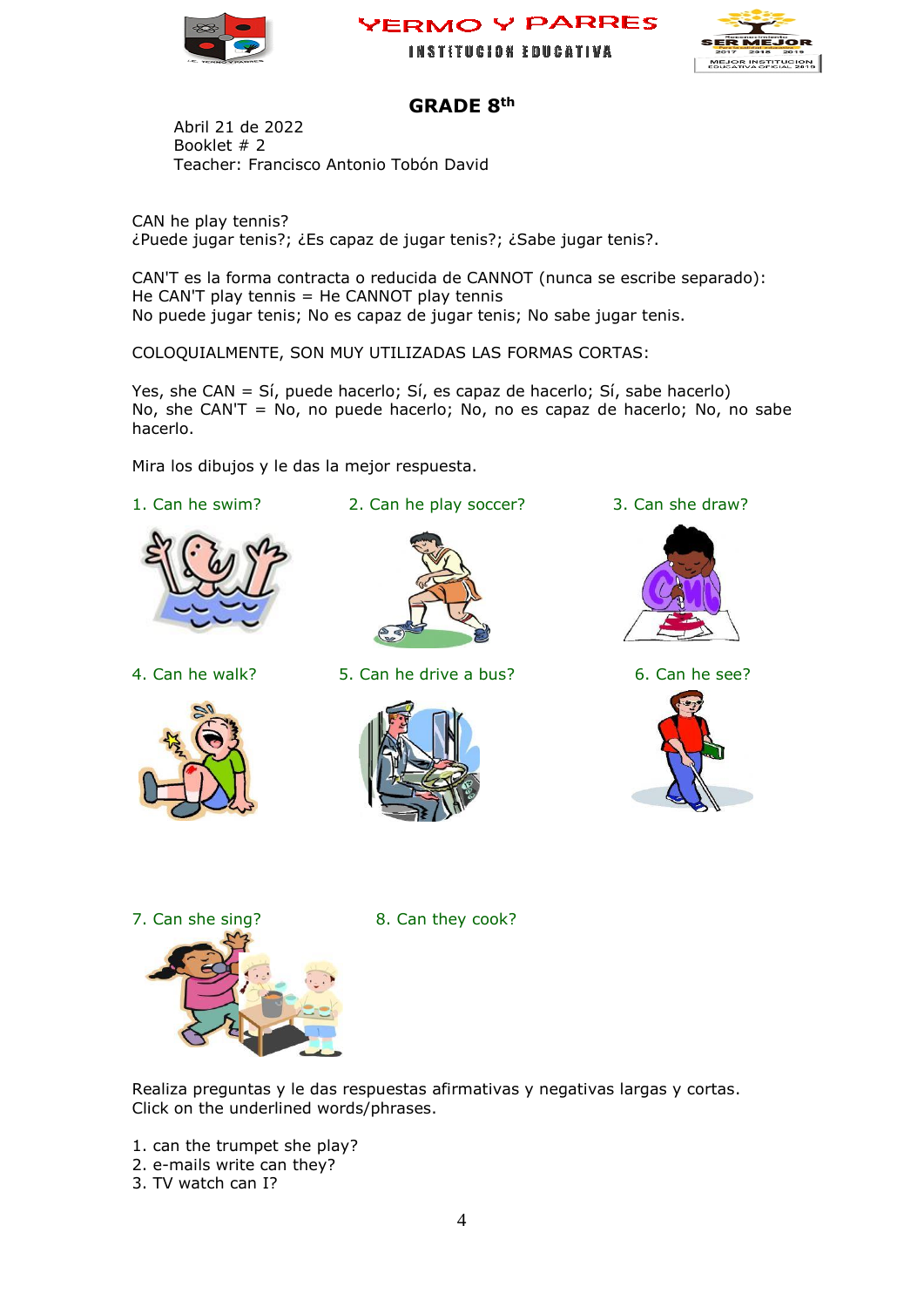





# **GRADE 8th**

Abril 21 de 2022 Booklet # 2 Teacher: Francisco Antonio Tobón David

- 4. can the cat the tree climb?
- 5. brother pictures your draw can?
- 6. talk parrot can the?
- 7. can you come when?
- 8. what do we can?
- 9. our friends lunch where can have?
- 10. sing sister your how so fast can?

## **ADJECTIVES TO DESCRIBE HABITS**

adorable wide-eyed handsome elegant quaint cleans and the set of the set of the set of the set of the set of the set of the set of the set o plain long

beautiful unsightly unsightly magnificent clean ugliest ugliest qlamorous drab sparkling old-fashioned

### **ACTIVIDAD**

Realizar descripción de una persona con los adjetivos propuestos.

### **FAMILIES AROUND THE WORLD**

The family is the most important social institution in Saudi Arabia. For Saudis generally, the family is the primary basis of identity and status for the individual and the immediate focus of individual loyalty. Families form alignments with other families sharing common interests and life-styles, and individuals tend to socialize within the circle of these family alliances. Usually, a family business is open to participation by sons, uncles, and male cousins, and functions as the social welfare safety net for all members of the extended family(Aba, 2006).

Family structure was patrilineal, the boundaries of family membership being drawn around lines of descent through males. Relations with maternal relatives are important, but family identity is tied to the father, and children are considered to belong to him and not to the mother. At its narrowest, a family might therefore be defined as comprising a man, his children, and his children's children through patrilineal descent. Islamic laws of personal status remain in force in Saudi Arabia without modification, and the patrilineal character of the family is compatible with and supported by these Islamic family laws (Aba, 2006).

Families in Saudi Arabia, like families throughout the Middle East, tend to be patriarchal, the father in the family appearing as an authoritarian figure at the top of a hierarchy based on age and sex. Under girding the patriarchal family is cultural and religious values that permeat the society as a whole. A Family shares a sense of corporate identity, and the esteem of the family is measured by the individual's capacity to live up to socially prescribed ideals of honor (Aba, 2006).

## **MARRIAGE IN SAUDI ARABIA**

Marriage is not a sacrament but a civil contract, which had to be signed by witnesses and which specified an amount of money (mehr) to be paid by the husband to the wife. It might further include an agreement for an additional amount to be paid in the event of divorce. The amount of the mehr averaged between 25,000 and 40,000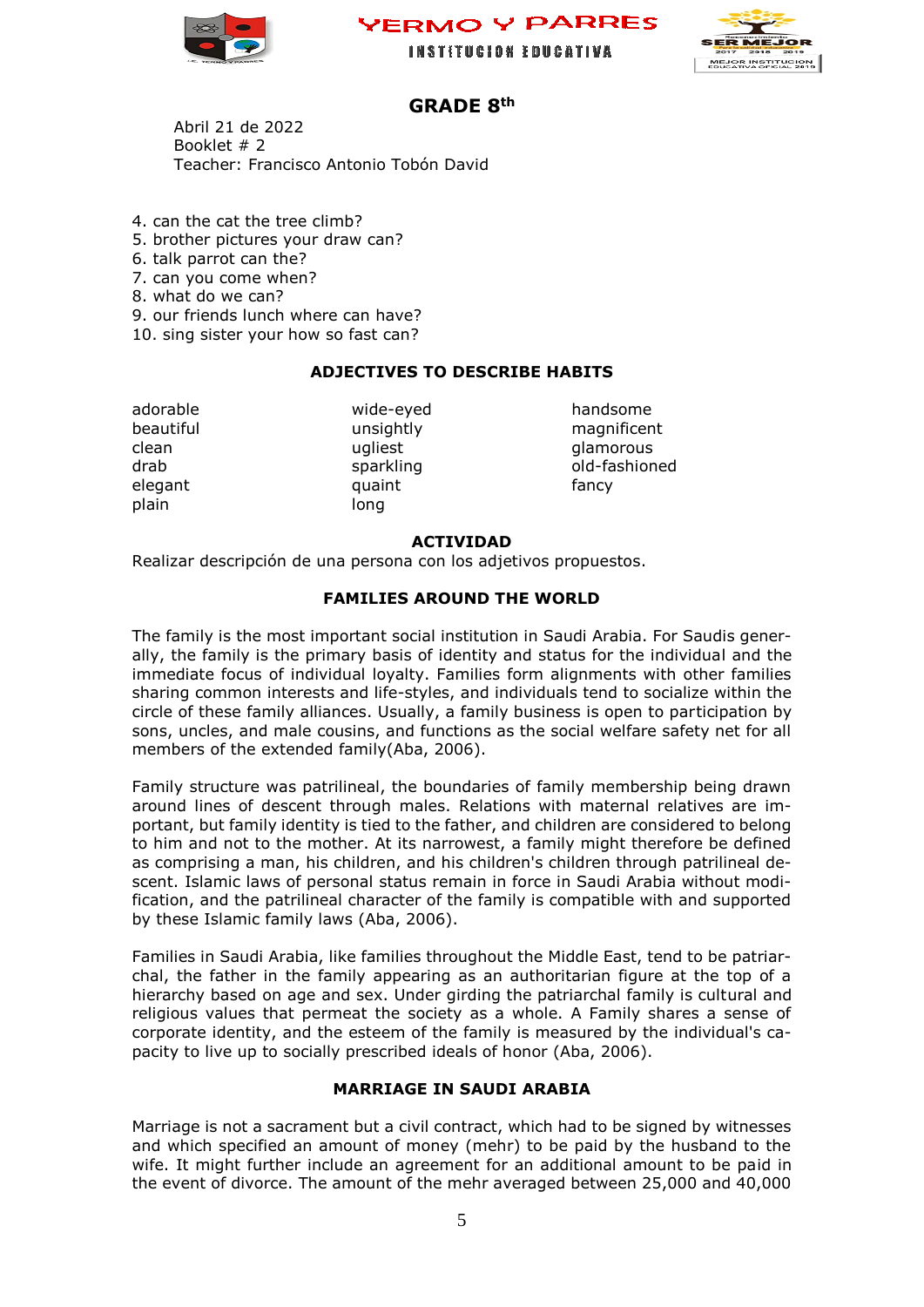







# **GRADE 8th**

Abril 21 de 2022 Booklet # 2 Teacher: Francisco Antonio Tobón David

Saudi riyals in the early 1990s, although some couples rejected the mehr altogether, stipulating only a token amount to satisfy the legal requirement necessary to validate the marriage contract. The contract might also add other stipulations, such as assuring the wife the right of divorce if the husband should take a second wife (Aba, 2006). Divorce could usually only be instigated by the husband, and because by law children belonged to the father, who could take custody of them after a certain age (the age varied with the Islamic legal school, but was usually seven for boys and puberty for girls), legally a wife and mother could be detached from her children at the wish of her husband.

There are three main elements in an Arab marriage. First, the groom must discuss and agree the dowry with the bride's father...



## **TRAVEL AND DESTINATIONS**

### **HONOLULU OVERVIEW**

Honolulu Photos » Almost any photo of picturesque Honolulu makes an excellent postcard, but don't let that fool you—the city is far more than swaying palm trees and beautiful beaches. The vibrant personalities that comprise Honolulu have been shaped by a kaleidoscope of ethnic traditions.

Here, you're just as likely to run into a surfer and a hula troupe as you are a research assistant at the University of Hawai'i marine biology lab or a businessman dressed in khakis and an aloha shirt. Honolulu travel has evolved throughout the years as the city has matured into an international hub for business, tourism, fashion and cuisine. The pulse of Hawai'i is quicker in Honolulu, thanks to the palpable energy of its warm and industrious residents. Yet if there's one principle that regulates the lifestyle of kama'aina (local residents), it's balance. An executive can go to a board meeting at the office, followed by a board meeting in the ocean. For every high rise, there is a park bench.

### **ADJECTIVES TO DESCRIBE HOTELS**

| Expensive | Tasteful    |
|-----------|-------------|
| Colourful | <b>Neat</b> |
| New       | Old         |
| Big       | Giant       |
| 5 star    | 4 star      |
| 2 star    | 1 star      |
|           |             |

### **ADJECTIVES TO DESCRIBE FOOD**

| oily   | bitter  | sour  |
|--------|---------|-------|
| sweet  | salty   | hot   |
| sticky | crunchy | stale |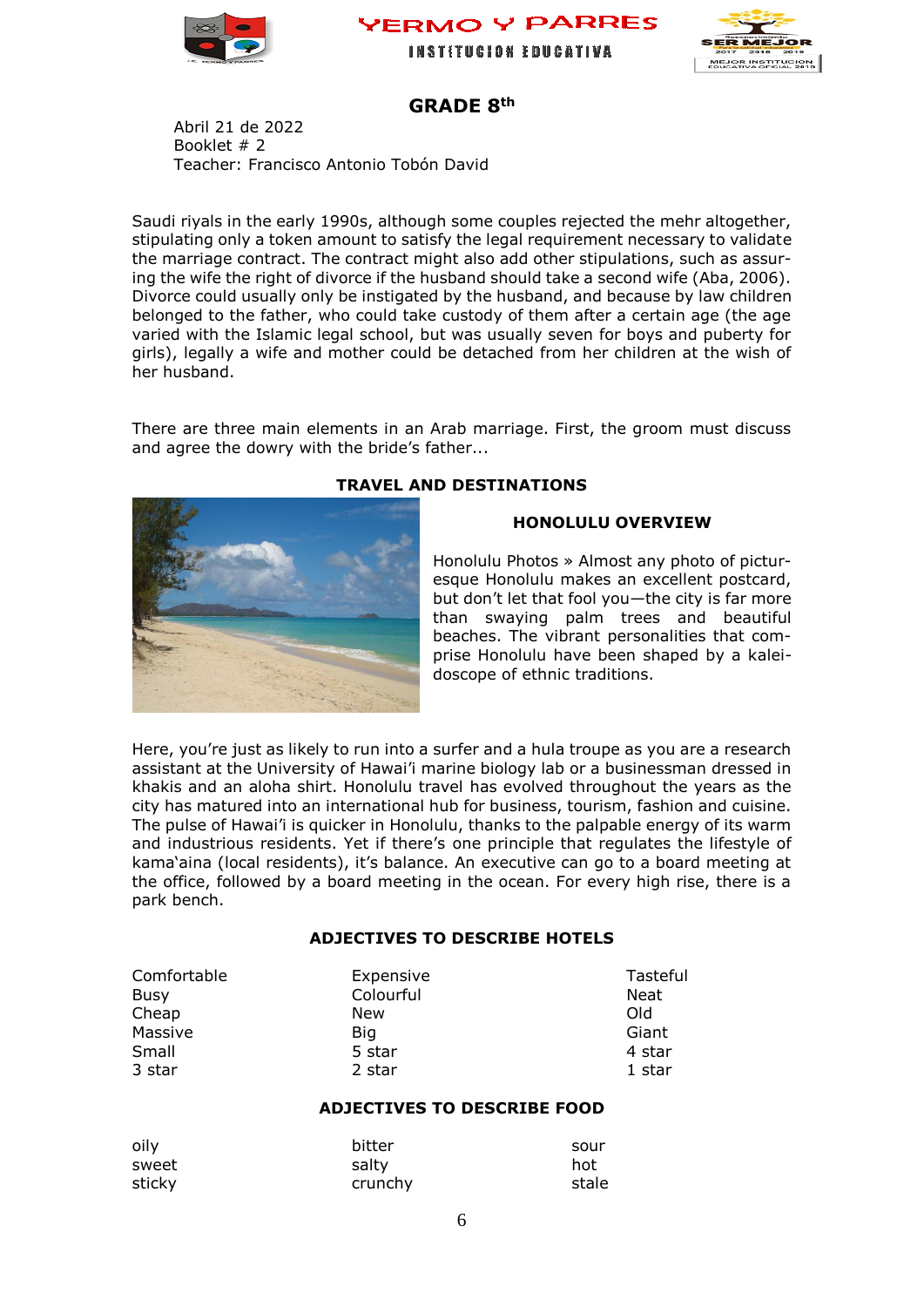





# **GRADE 8th**

Abril 21 de 2022 Booklet # 2 Teacher: Francisco Antonio Tobón David

## **EXERCISES**

- 1. The bread is old. Don't eat it. It's too
- 2. The Indian food was too \_\_\_ for me. It felt like my mouth was on fire!
- 3. Coffee and beer have a taste.
- 4. Lemon juice is
- 5. Food stays fixed to your fingers when you touch it, like honey.
- 6. I put a lot of sugar in it because I like it to taste .
- 7. Fried food is usually \_\_\_\_. It's not healthy to eat too much of it.
- 8. You put too much salt in this. It's too \_\_\_.
- 9. Carrots and nuts are \_\_\_\_. They are hard and make a loud noise when you eat them.

## **TOP DESTINATIONS COLOMBIA**

Tourist Guide Armenia:

The three largest cities in Colombia are Cali, Medellin and Bogota. In the midst of these three cities, there is a medium sized city called as Armenia. It is the capital of Quindio, which is a department of Colombia. Armenia is a sister city of Raipur in India. For phone calls, the area code of the city is 096. The society of this city is experiencing fast development and urban growth. So, the city has been named as "Ciudad Milagro" or the "Miracle City." The society of this place is mainly involved in the production of bananas, plantains and coffee. The culture of this place is marked by the Chapoleras beauty pageant during which costumes that portray the traditional coffee harvesting dress in the fashion of the late 19th century are worn and there are numerous famous dances that are widely known throughout the nation.

The population of Armenia as per the 2004 census is 324,588.

The average temperature of Armenia varies from 18 to 22 degrees Celsius.

## **FUTURE WITH BE GOING TO**

| Subject         | Verb To be | Going to | Infinitive  |
|-----------------|------------|----------|-------------|
|                 | Am         |          | dance       |
| He / She / It   | IS         | Going to | Study       |
| We / You / They | Are        |          | Go shopping |

Write positive sentences in going to future.

I / work I AM GOING TO WORK.

- 1. you / dance
- 2. it / rain
- 3. they / ask
- 4. he / stays
- 5. we / speak
- 6. I / give
- 7. she / try
- 8. they / help
- 9. he / push